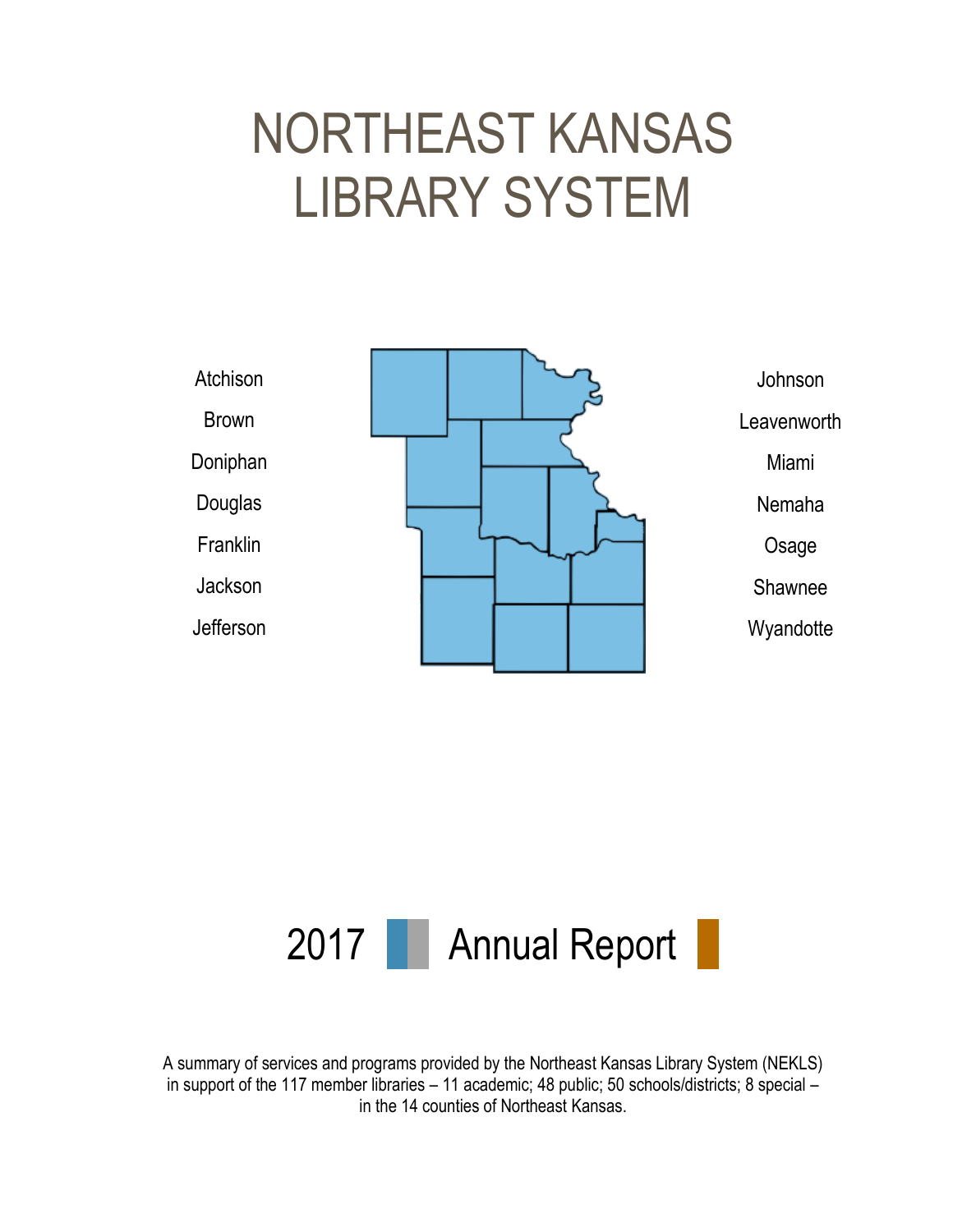# **A Message from the Director**

Thank you for your interest in the Northeast Kansas Library System (NEKLS). Our work is guided by . . . .

#### *Our Vision*

We are leaders and innovators in providing exemplary library services.

#### *Our Mission*

The Northeast Kansas Library System inspires and empowers member libraries to engage, educate and add value to their communities.

In the following pages, you will discover the various ways in which NEKLS works to support its member libraries. These efforts take many forms – including grants, trainings, consulting, resource sharing, technology support, and management of the integrated library system for our NExpress members – and are successful, in part, because of the collaborative spirit of the regional library systems and their member libraries.

Again, thank you for your interest in NEKLS and the work we do! Please feel free to contact us at any time to learn more.

- Laura A. DeBaun

# **Table of Contents**

| Who we are – governance; executive board; staff                                                                                                             |                |       |
|-------------------------------------------------------------------------------------------------------------------------------------------------------------|----------------|-------|
| What we do – accreditation & system grants; APPLE; continuing education<br>consulting; technology services & support; statewide services<br><b>NExpress</b> | and a straight | 4 - 8 |
| Northeast Kansas Library Foundation, Inc.                                                                                                                   | . 8            |       |
| <b>Financials</b>                                                                                                                                           |                |       |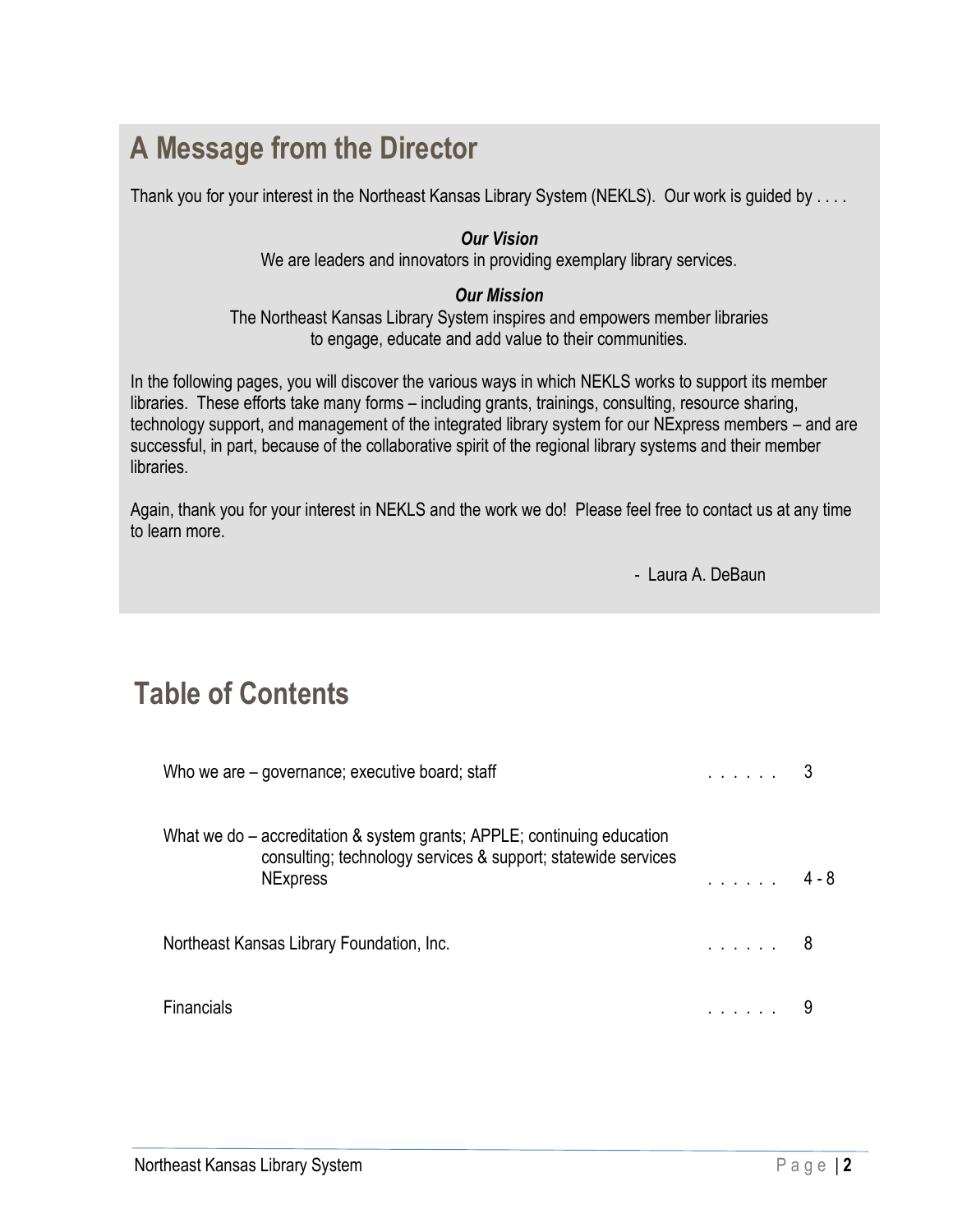### **Governance**

NEKLS is governed by a System Board consisting of one representative from each member library and one County Commission Appointee from each taxing county. The System Board's Annual Meeting is held in August.

The Executive Board, which is elected at the Annual Meeting, meets monthly.

# **Executive Board Members**

*Atchison County*, Kathleen Flanagan *Brown County*, Joanne Noll *Doniphan County*, Dan Glynn *Douglas County*, Carolyn Groves *Franklin County*, Gloria Kruse *Jackson County*, Sandee Morris *Jefferson County*, Brandy Robben *Johnson County*, Bob Miller *Leavenworth County*, Becky Mullins

*Miami County*, Emily Burgdorf *Nemaha County*, Marcia Philbrick *Osage County*, Sarah Walker-Hitt *Shawnee County*, Thad Hartman *Wyandotte County*, Carol Levers *Member-At-Large*, Sean Bird *Member-At-Large*, Nancy Keith *Member-At-Large (Academic Lib.)*, Dr. Alan Bearman *Member-At-Large (School Lib.)*, Kimberlie Pelsma

## **Staff**

| <b>System Director</b>                                           |
|------------------------------------------------------------------|
| <b>Children's Services &amp; Continuing Education Consultant</b> |
| Courier Coordinator & Executive Assistant                        |
| Director of Technology Support Services                          |
| Financial Manager                                                |
| <b>Library Development Consultant</b>                            |
| <b>Library Services Consultant</b>                               |
| <b>NExpress Coordinator</b>                                      |
| Office Coordinator                                               |
| <b>Technology Specialist</b>                                     |

Laura DeBaun Anna Foote Caroline Handwork Dan Alexander Lisa Miller Michael McDonald Robin Hastings George Williams Jessi Harris Greg Gantz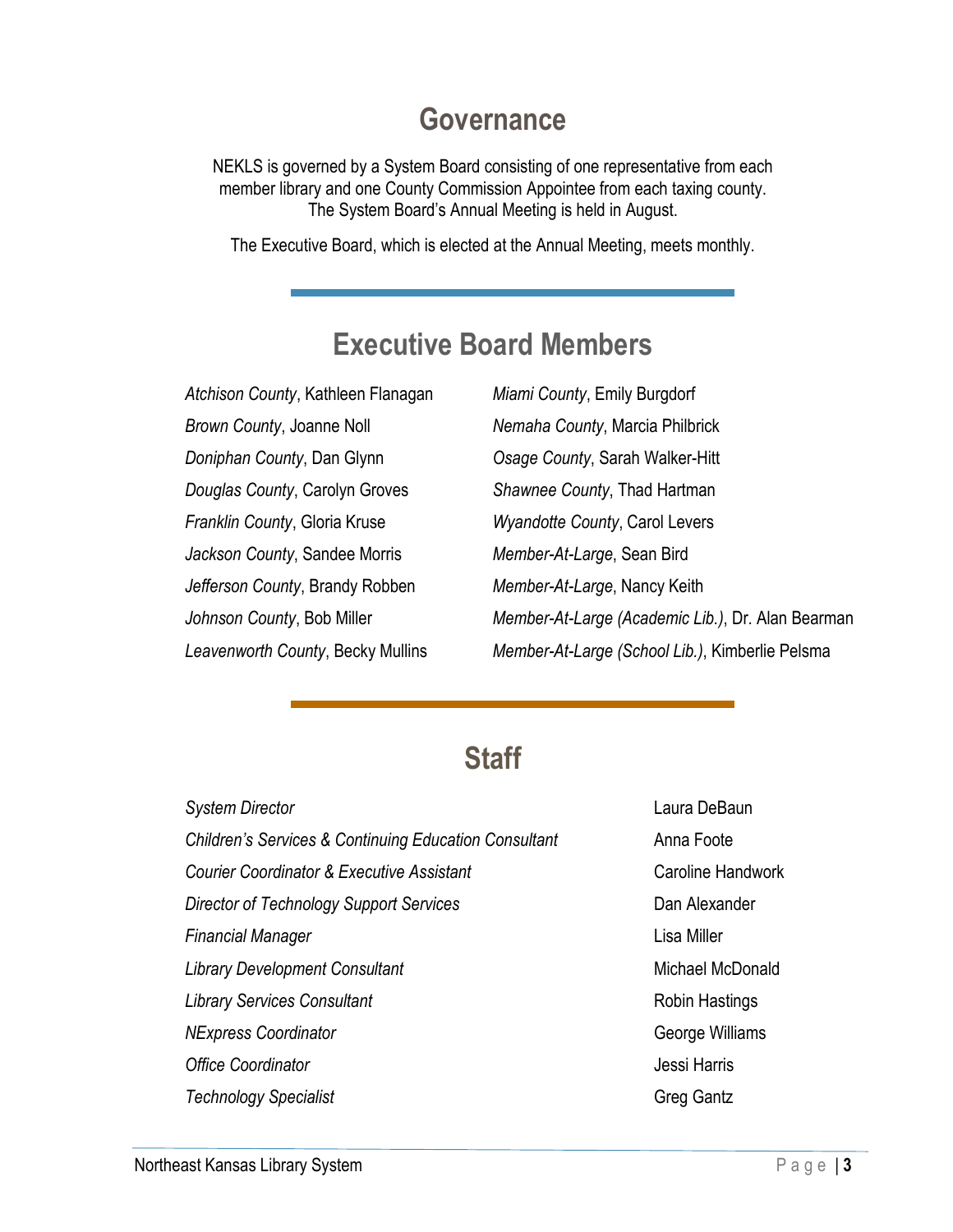# **Accreditation and System Grants**

Public libraries that have successfully achieved accreditation receive an allocation (system grant) from NEKLS. In 2017, these ranged from \$500 to \$67,364. Accreditation recognizes each library for achieving a certain level of service appropriate for their community. Participating libraries must apply for accreditation every three years and certify annually that they have met the criteria for accreditation which correlates with their service level. NEKLS introduced an updated set of library standards to coincide with the new accreditation cycle, which runs 2018 – 2020.

NEKLS also provides grants for other purposes to member libraries and include:

*Substitute Librarian Program* – Offered to our smaller public libraries (population) with limited staff and budget, this grant allows the library director time away from the library to attend NEKLS workshops or legislative advocacy events.

*Continuing Education (CE) Grants* – All library personnel and library trustees of member libraries are eligible for scholarships, which are awarded to individuals rather than libraries. They can be used toward workshops, conferences, meetings, classes or any other event not sponsored by NEKLS. Preference is given to those who have not previously received a grant. Funding each year is limited to available budget, and is awarded on a first-come first-served basis.

# **\$691,414**

*Amount of funds granted to libraries of all types (Public, School, Academic and Special) to pursue excellence in services and programming, professional staff development, and resource sharing in their local communities.*

# **APPLE**

The APPLE (APplied Public Library Education) training program for new library directors is offered annually in coordination with the other Kansas regional library systems. Each participating system selects new library directors to enroll in this innovative program. The purpose of APPLE is to ensure new directors have a solid foundation for being successful library leaders in their respective communities.

APPLE training consists of eleven interactive webinars and two face-to-face workshop sessions over the course of the year. Consultants and other staff from the Kansas regional library systems, including NEKLS, partner to lead the webinars and facilitate the workshops.

#### **# of NEKLS directors in the 2017 Class 9**

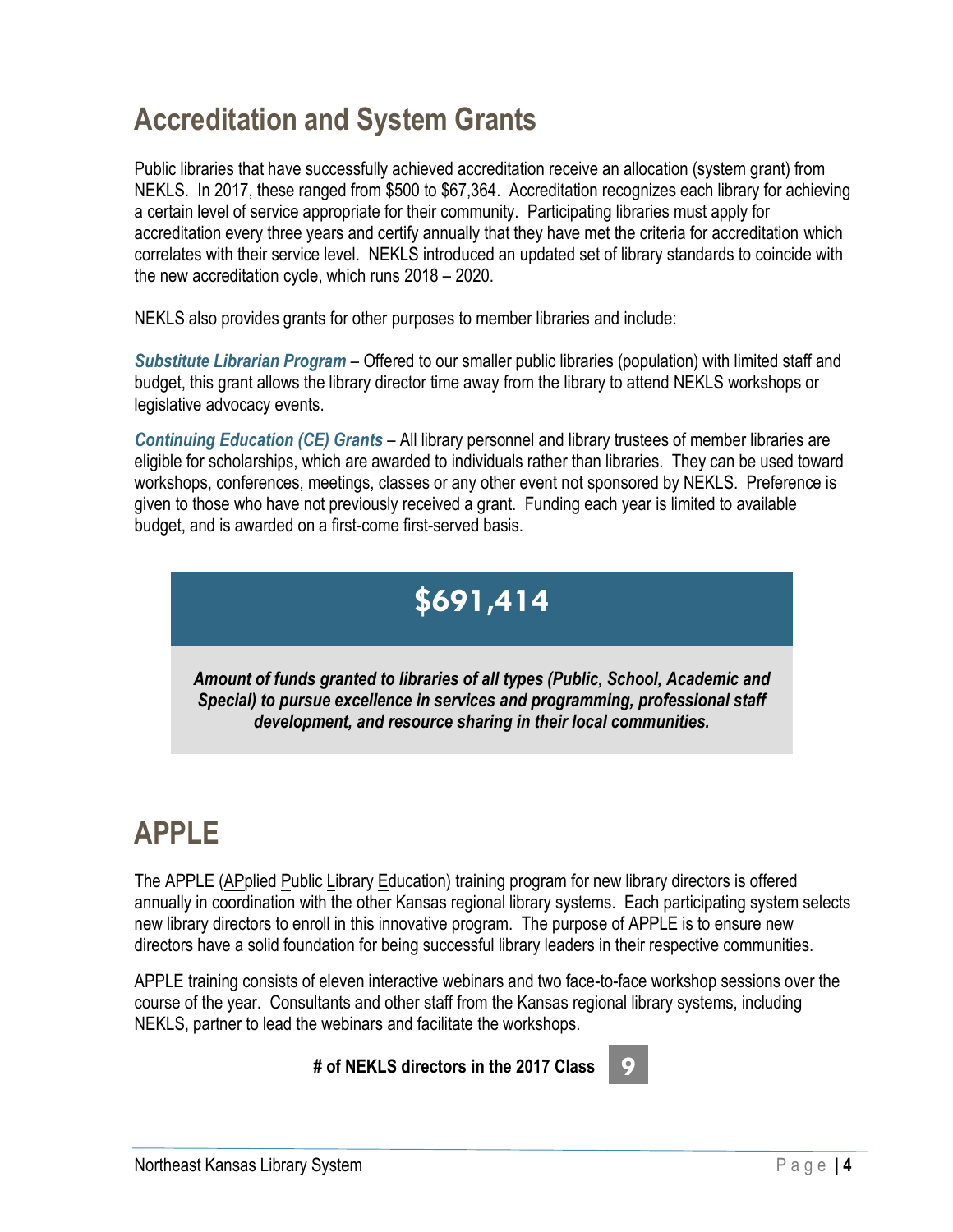| <b>Continuing Education (CE)</b>                                                                                                                                                                                                                                                                                                   |                                                 |
|------------------------------------------------------------------------------------------------------------------------------------------------------------------------------------------------------------------------------------------------------------------------------------------------------------------------------------|-------------------------------------------------|
| NEKLS' Continuing Education opportunities are designed to serve all of our member libraries'<br>needs, whether school, academic, public or special. Our consultants work closely as a team<br>to develop activities and workshops that meet both broad and more specific continuing<br>education requirements of members.          |                                                 |
| During each calendar year, NEKLS offers a series of workshops, webinars, and events, with<br>the focus changing from year to year depending on library trends, changing professional<br>development emphases, and member interests.<br>Major CE events in 2017 (with attendance):                                                  |                                                 |
| Eastern Kansas Early Literacy Symposium (co-sponsored with SEKLS)<br>Book Club and Readers Advisory Training (co-sponsored with Lawrence Public)<br><b>Summer Reading Workshop</b><br><b>Trustee Workshops</b><br>School Library Workshop<br>Directors Institute - Spring<br>Directors Institute - Fall<br>Annual Meeting/Assembly | 120<br>86<br>61<br>219<br>72<br>32<br>27<br>122 |

| <b>Youth Services</b>         | Management              | <b>Strategic Planning</b>    |        | Children's Programming      |
|-------------------------------|-------------------------|------------------------------|--------|-----------------------------|
| Technology                    | <b>Adult Services</b>   | Reader's Advisory            |        | Fundraising/Grants          |
| <b>Collection Development</b> |                         | Space Planning               | E-Rate | Storytime                   |
| <b>Human Resources</b>        | <b>Library Policies</b> | <b>Summer Learning</b>       |        | <b>Board Development</b>    |
| Lifelong Learning             |                         | <b>Budget &amp; Finances</b> |        | <b>Community Engagement</b> |

**Consulting**

NEKLS employs three consultants addressing a variety of topics with member libraries. While each consultant has his/her areas of expertise, they often collaborate on topics to provide libraries with the best possible service.

> Consultants routinely exceed 2,500 consulting encounters annually, comprised of face-to-face, telephone and/or email sessions.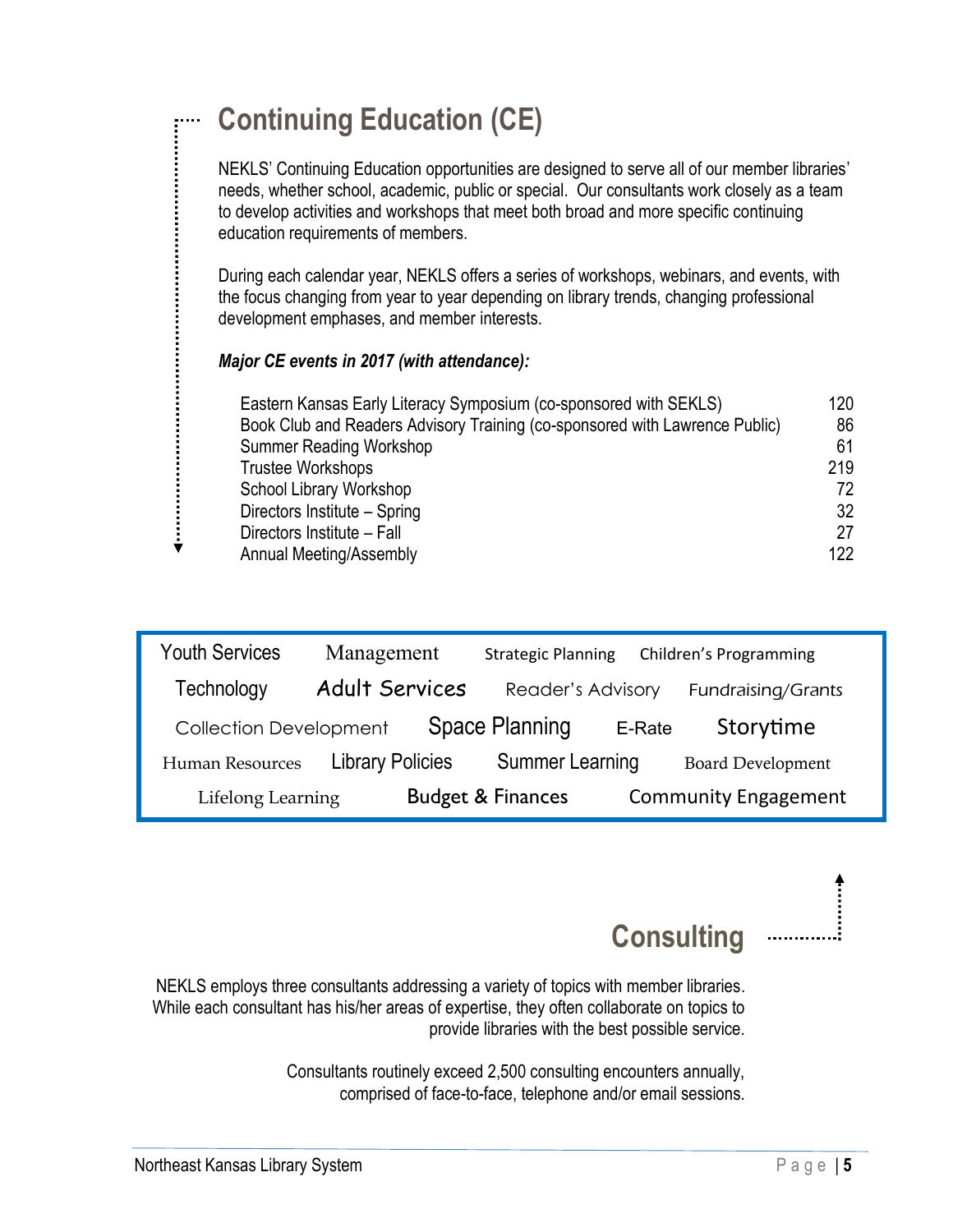# **Technology Services and Support**

NEKLS has a two-person Technology Department that provides a number of services for member libraries, which include:



# **Statewide Services Hosted by NEKLS**

*NEKLS manages three statewide efforts that enable Kansans to experience advanced library services through their local library.*

**Recollections: Kansas** is the platform for Kansas libraries to share unique historical materials and heighten awareness of the richness and diversity found in local collections.

Developed by the Northeast Kansas Library System, in conjunction with other regional library systems and the State Library of Kansas, *Recollections: Kansas* is a community based digital archive designed to capture and preserve the stories, images and memories of our Kansas community. *Recollections: Kansas* is the story of Kansas, told by its people.

1,425 items

#### 71 collections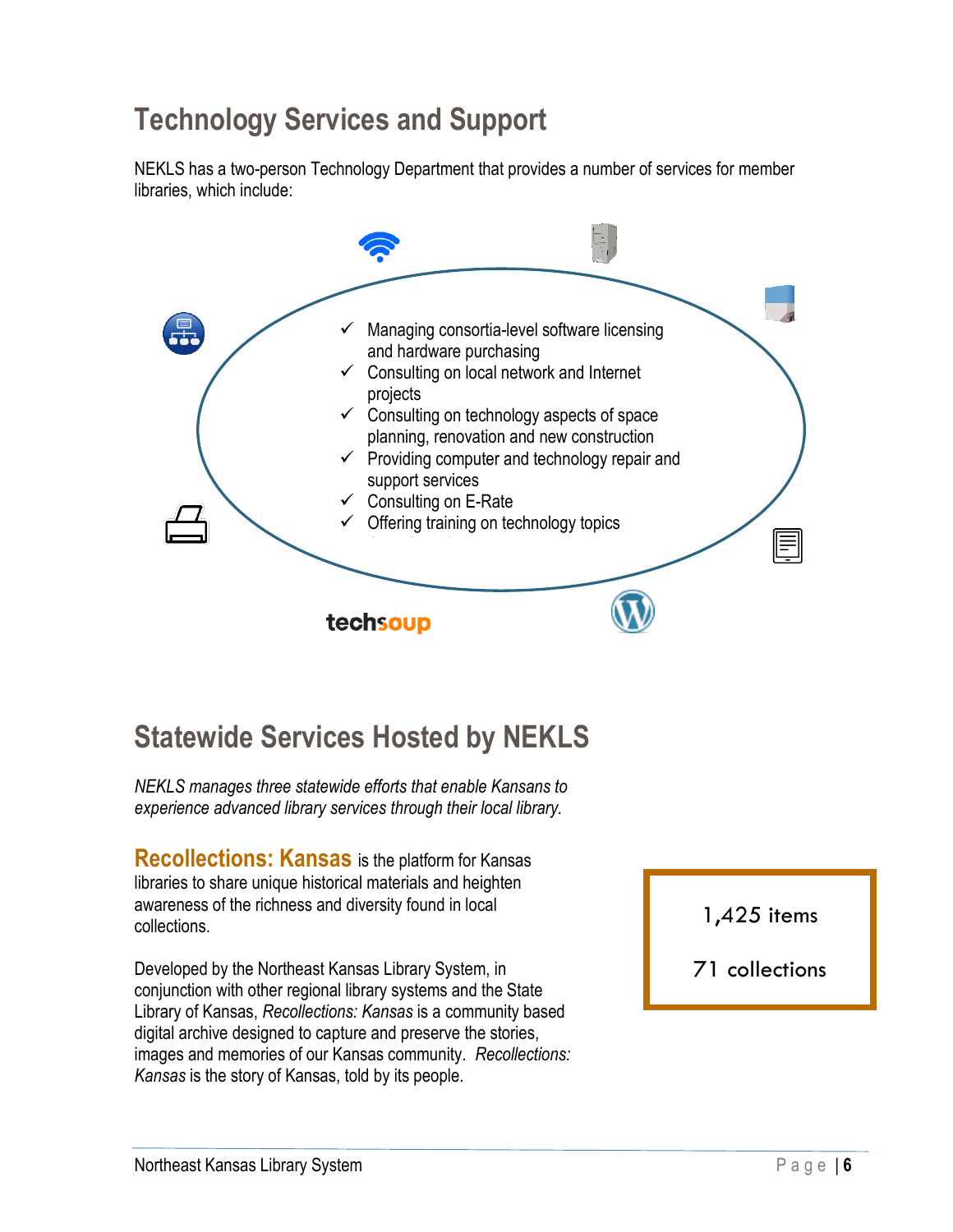

The **My Kansas Library** project allows public libraries across the state to have access to high end web-based tools to facilitate easy web development. Today's library patrons expect their local library to have a web presence and My Kansas Library offers libraries a way to make their website a true extension of the library by providing access to the catalog, links to community resources, and research databases and e-content resources through the State Library.

*My Kansas Library* is a service jointly sponsored by the [Kansas Regional](http://systems.mykansaslibrary.org/)  [Library Systems](http://systems.mykansaslibrary.org/) and the [State Library of Kansas.](http://skyways.lib.ks.us/KSL/)

**Kansas Library Express (KLE)**, the Kansas interlibrary courier service, provides library users with rapid and direct access to library resources. *Kansas Library Express* connects more than 300 libraries throughout Kansas with a convenient and cost effective delivery service that expands the ability of libraries to readily share their collections for the benefit of library users. *Blue Sky Express* connects to Colorado and the University of Wyoming. *Trans-Amigos Express* connects to Oklahoma, Texas, Arkansas and New Mexico.

*Kansas Library Express* is a service of the participating libraries, the State Library of Kansas, and the regional systems of cooperating libraries.

1,014,030 items shipped

\$0.64 average cost per item shipped



NExpress is a shared online regional catalog that provides rapid and direct access to over 1,000,000 books and other materials in the shared collections of 42 NEKLS libraries in 50 locations.

Through Koha, an open source software platform featuring a sophisticated search engine and flexible user interface, NEKLS offers NExpress members a technically-advanced library automation system at a reduced cost, with training, technical support and software enhancements provided by NEKLS. The NExpress service is a web-based automation service that features flexible searching, item availability status, and the ability for library users to directly place requests for items in the collection of any participating library, with delivery by courier to the patron's local library.

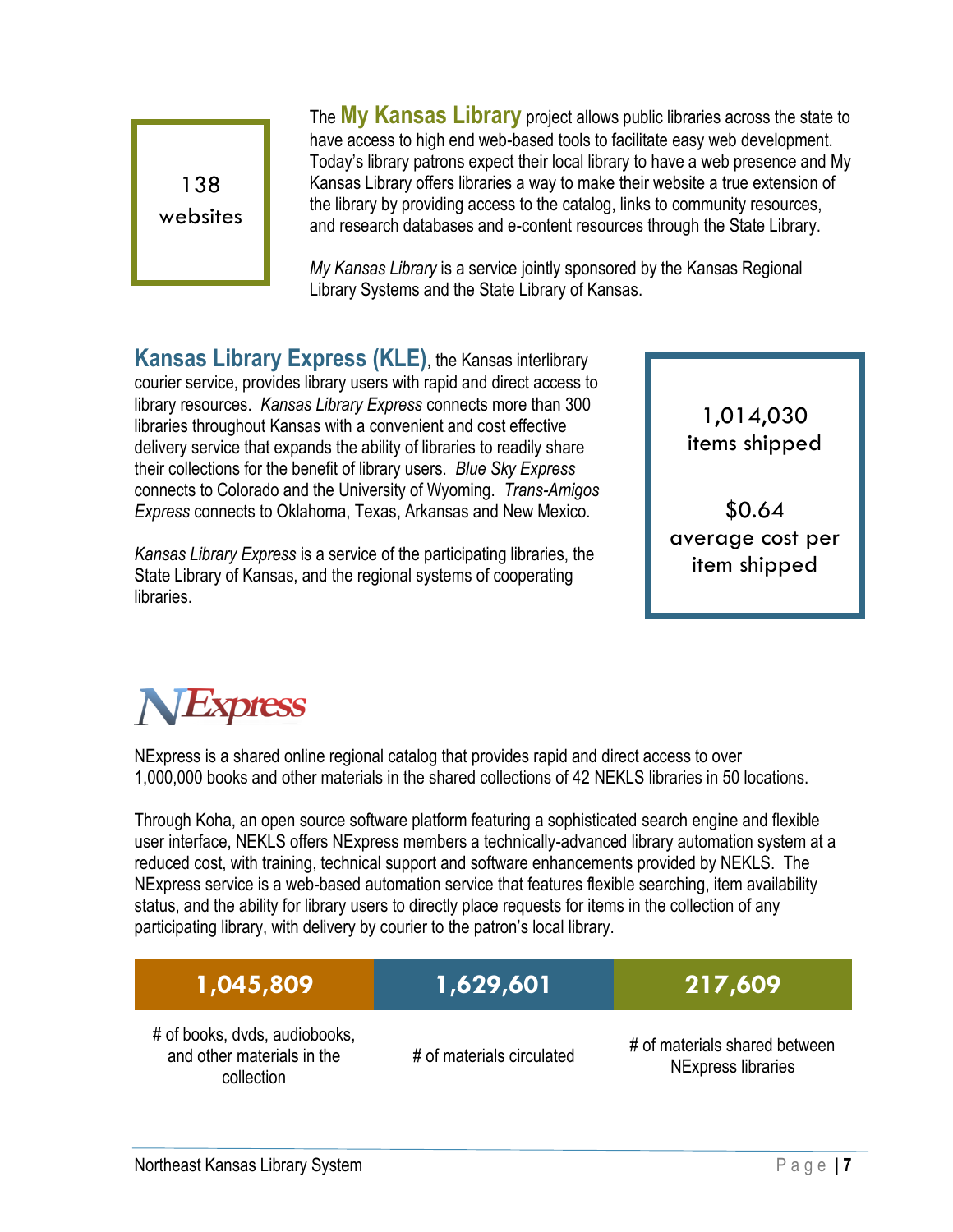# **E-Content for NExpress Libraries**



**hoopla** is a digital media service offered in partnership with NExpress member libraries that allows patrons to borrow movies, music, audiobooks, ebooks, comics and TV shows to enjoy on your computer, tablet, phone, and TV!



*Flipster* is an easy-to-use digital magazine newsstand for libraries and corporations.

Patrons can access titles through NExpress and read them on their computer, tablet or cellphone.



**# of borrows in 2017 # of magazine views in 2017**

# **Northeast Kansas Library Foundation, Inc.**

#### *Mission Statement*

The Northeast Kansas Library Foundation equips and supports its member libraries in creating a culture of philanthropy in their communities.

Established in 2009, the Northeast Kansas Library Foundation is an independent, not-for-profit 501(c)(3) organization dedicated to securing private funding in support of the Northeast Kansas Library System (NEKLS). In 2016, the Foundation began a transition to a more active organization capable of assisting individual member libraries with fundraising activities. Today, the Foundation offers donors multiple ways to give – including online and gifts of stock.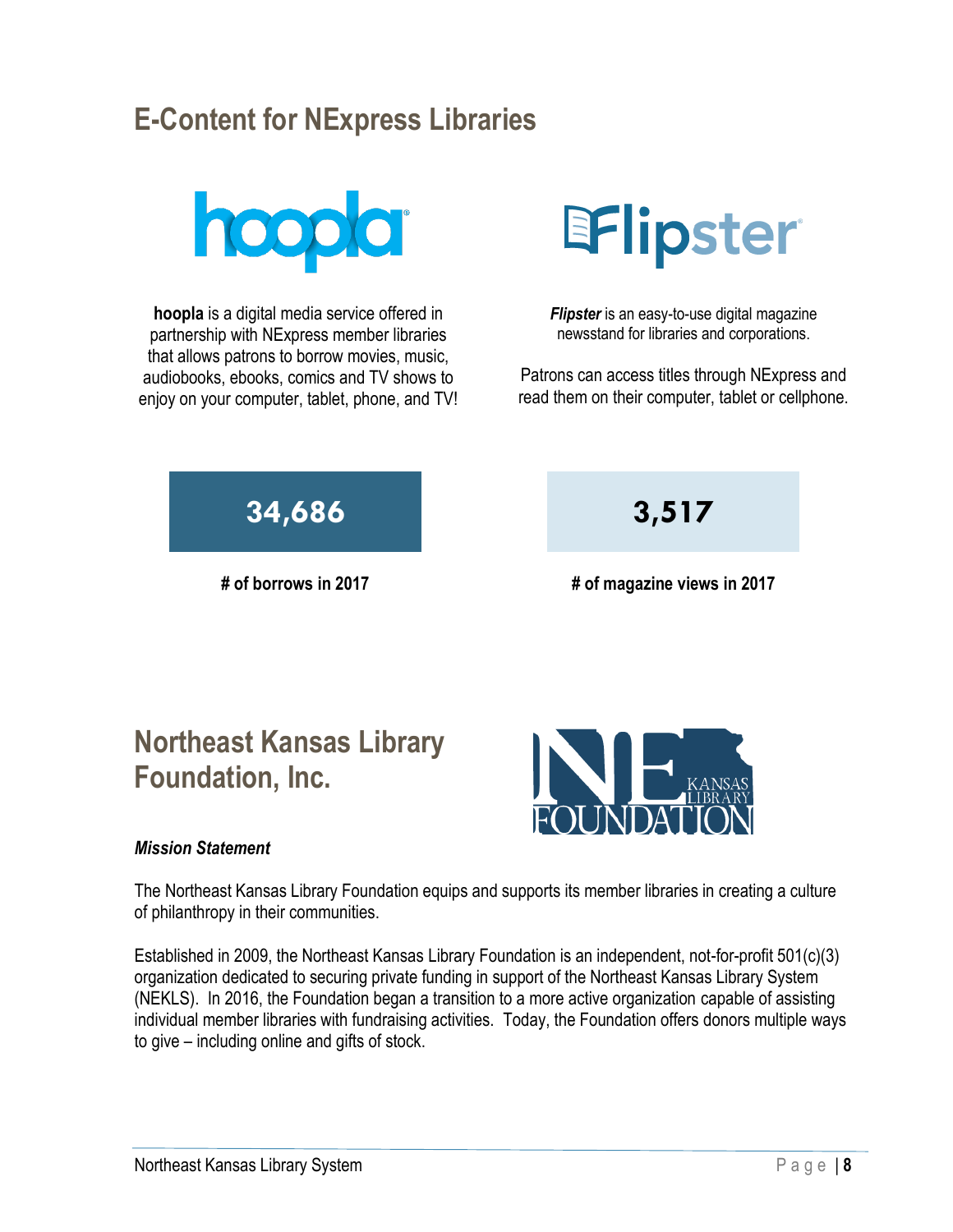# **Financial Report 2017**

*NEKLS is funded largely by two means: a property tax on property not already taxed to support a local public library, and by state aid. The mill levy for the 2017 budget was 1.378 mills and supports the provision of the services described above.*

| <b>Revenues</b>         |       |               |
|-------------------------|-------|---------------|
| <b>NEKL Tax Revenue</b> |       | \$1,826,915   |
| <b>KLE Courier Fees</b> |       | \$<br>648,313 |
| State Library *         |       | \$<br>54,671  |
| NExpress Fees           |       | \$<br>71,062  |
| Other                   |       | \$<br>90.355  |
|                         | Total | \$2,691,316   |

#### **Expenses**

| <b>Grants to Member Libraries</b>      |    | 691,414     |
|----------------------------------------|----|-------------|
| <b>Courier Services</b>                | S  | 647,914     |
| <b>Services to Member Libraries</b>    | S. | 423,635     |
| <b>NExpress Regional Catalog</b>       | S. | 227,608     |
| <b>Administration &amp; Operations</b> | S. | 245,769     |
| Total                                  |    | \$2,236,340 |

\* LSTA grant and State Aid